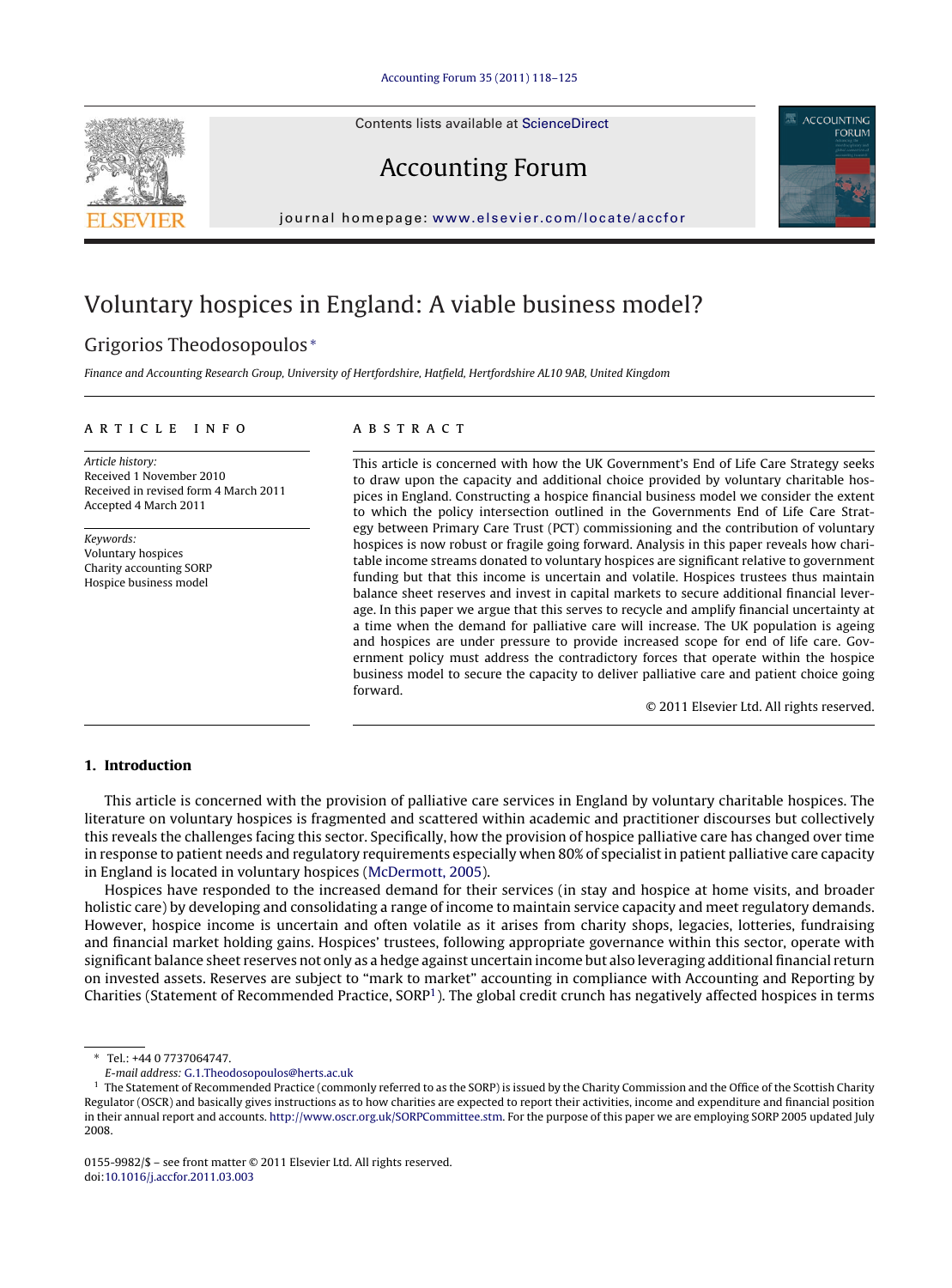of sustaining donations, predicting the value of legacies and extracting "mark to market" holding gains that, in recent years, all served to inflate reserves held for revenue contingency and longer term capital projects.

Voluntary charitable hospices make a significant contribution to end of life care and increase choice for patients either as an in stay patient or through the hospice at home network and this is recognised in the Government's End of Life care Strategy. ([Department of Health, 2008, 2009\).](#page--1-0)

In July 2008, following consultation over two years, the Department of Health published its End of Life Care Strategy (the Strategy) which aims to improve the provision of care for all adults approaching the end of their life, including support for their families and carers. The Strategy centres on:

Developing specialist palliative care outreach services by encouraging PCTs and hospices to work together to provide appropriate support to all adults in the community, regardless of their condition. [\(National Audit Office, 2008a, p. 5\)](#page--1-0)

This paper considers whether the policy intersection between Primary Care Trust (PCT) commissioning and contribution of voluntary hospices as outlined in the Government's 'End of Life Care Strategy' is founded upon a robust or fragile business model.

#### **2. Hospices delivering and extending palliative care provision**

The modern hospice movement arises out of the work of Dr Cicely Saunders who established St. Christopher's Hospice in London in 1967 promoting primarily a philosophy of care ([Denice & Walter, 1996; Milicevic, 2002; Saunders, 1993\).](#page--1-0) Hospices, for the first time, provided a holistic approach to care, which aimed to transform the clinical management of patients suffering pain from advanced cancer [\(Clark, 1998; Saunders, 2000; Seymour, Clark, & Winslow, 2005; Twycross,](#page--1-0) [2006\).](#page--1-0) Initially, the emphasis was on caring for adult, terminally ill, cancer patients during the final stage of their lives. However, the provision of palliative care services has progressively extended to cover more patient groups in need of longer periods of care including, children, HIV, and patients with neurological disease. In turn, this broader demand for palliative care changed the nature of and cost of the service provided by hospices [\(Finlay, 2001; WHO, 2002\).](#page--1-0)

Patients with motor neuron disease (MND) often require long-term provision of palliative care services instead of just terminal care ([Hicks & Corcoran, 1993; Oliver & Webb, 2000\).](#page--1-0) The demand for palliative care from patients suffering from acquired immunodeficiency syndrome (AIDS) has also increased and [Saunders \(2001\)](#page--1-0) notes that the focus on cancer delayed the development of hospice provision to other areas of need. The introduction of highly active antiretroviral therapy (HAART) transformed HIV/AIDS into a chronic rather than a uniformly fatal illness influencing both the type and duration of required palliative care services. As a result, the need for developing AIDS specific hospice services, as well as the need for staff experienced in the management of AIDS related problems has increased [\(Easterbrook & Meadway, 2001; Foley & Flannery,](#page--1-0) [1995; Stephenson, Woods, Scott, & Meadway, 2000\).](#page--1-0)

Likewise palliative care provision to children differs from care provided to adults both in the nature of needs and the time-period that care is required [\(Goldman, 1994\).](#page--1-0) The aim of a children's hospice is not just to provide terminal care. Relief care to the patient and practical support to parents must be provided after diagnosis and continue even after the child's death in the form of bereavement care for the family ([Dominica, 1987; Worswick, 1995\).](#page--1-0) In contrast to adult hospices, children's hospices care for children with many different conditions such as complex disorders of which many are neurological in nature, progressive and degenerative leading to a premature death [\(Farrell, 1996\).](#page--1-0) The nature of support and care provided requires the services of multidisciplinary care teams, able to anticipate both the practical care provided to the child as well as the psychosocial implications and the financial hardship for family members ([Emond & Eaton, 2004; Goldman, 1994;](#page--1-0) [Thomas, 1994; Trapp, 1994\).](#page--1-0)

Apart from issues related to the widening patient base in need of palliative care services, demographic factors are imposing additional challenges on the voluntary hospice sector. The population of the UK is ageing such that over the last 25 years the percentage of the population aged 65 and over increased from 15% in 1983 to 16% in 2008, an increase of 1.5 million people in this age group.<sup>2</sup> Given that cancer is a disease of the elderly<sup>3</sup> changes in population demographics will add to the pressure for palliative care.

Although Government funding is, on average, one-third of their income hospices integrate into the complex structure of the National Health Service (NHS) and are subject to government policy and regulatory initiatives. Hospices contribute to the provision of patient choice and capacity for palliative care provision and help to ease pressure on acute hospitals.

In 2006–07, hospices provided inpatient services to over 38,000 people and supported over 112,000 people in the community, yet current contractual arrangements with PCTs limit their ability to plan and develop services ([National](#page--1-0) [Audit Office, 2008a, p. 7\)](#page--1-0)

Analysis of the 2005/06 Hospital Episodes Statistics (HES) indicate that 5% of patients account for 49% of all inpatient bed days. This burden is expected to increase substantially in the future. There will be 18 million people in England by 2020 who will have at least one long-term condition [\(National Audit Office, 2008b, p. 1\)](#page--1-0)

<sup>2</sup> [http://www.statistics.gov.uk/cci/nugget.asp?ID=949.](http://www.statistics.gov.uk/cci/nugget.asp%3FID=949)

<sup>3</sup> [http://www.statistics.gov.uk/CCI/nugget.asp?ID=1332andPos=1andColRank=1andRank=310](http://www.statistics.gov.uk/CCI/nugget.asp%3FID=1332andPos=1andColRank=1andRank=310).